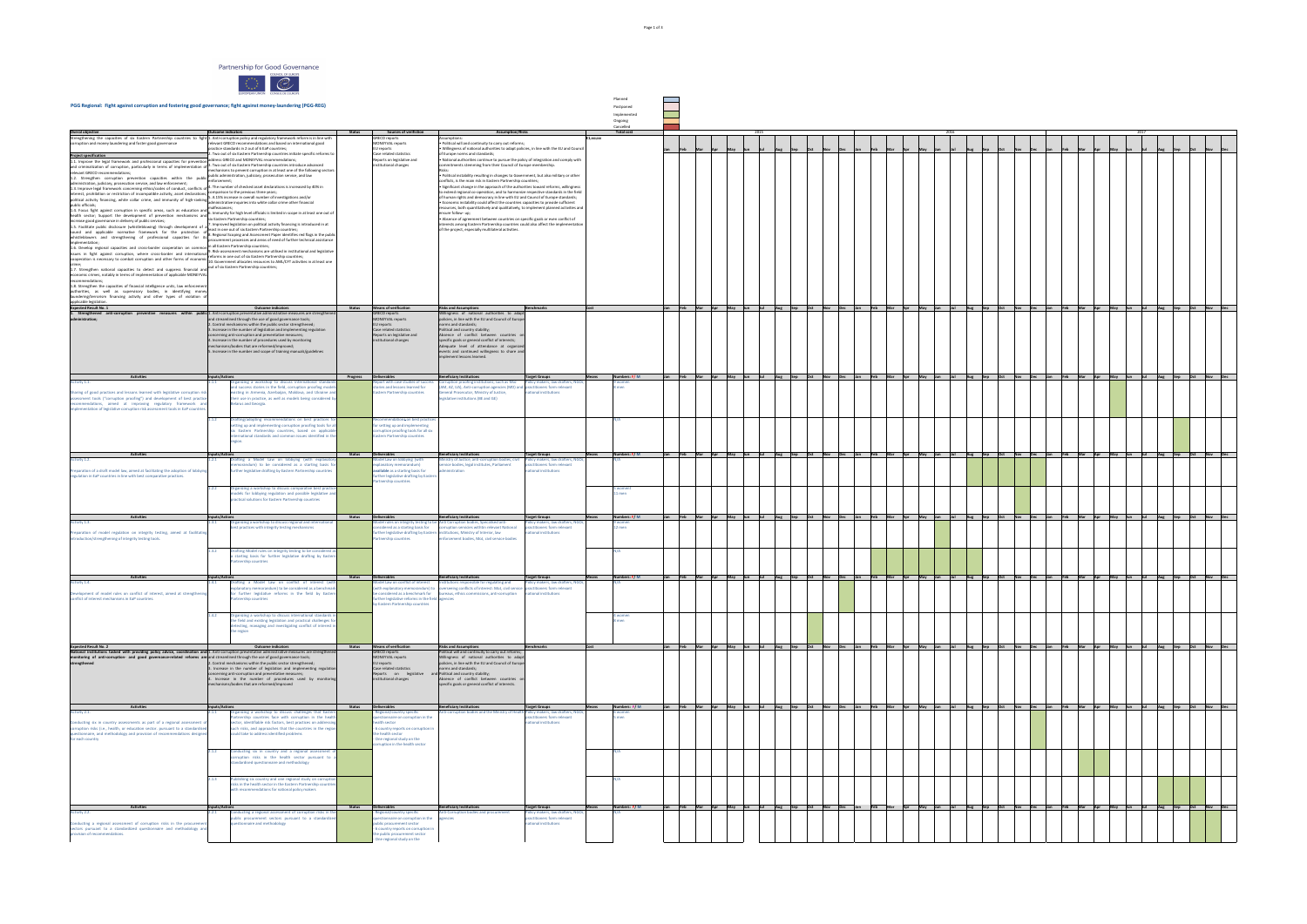| 2.2.2<br>Publishing a regional study on corruption risks in the public<br>procurement sectors ofhe Eastern Partnership countries<br>with recommendations for national policy makers                                                                                                                                                                                                                                                                                                                                                  | corruption in the public procurement<br>sector                                                                                                                                              |                                                                                                                                                                                                                                                                                                                                                                                                                             |                                                                                                                           |                                            |                              |                      |                                                 |                                                       |                                   |             |                                                                                                                                                                                                         |                                                             |                    |                         |                                   |                    |         |
|--------------------------------------------------------------------------------------------------------------------------------------------------------------------------------------------------------------------------------------------------------------------------------------------------------------------------------------------------------------------------------------------------------------------------------------------------------------------------------------------------------------------------------------|---------------------------------------------------------------------------------------------------------------------------------------------------------------------------------------------|-----------------------------------------------------------------------------------------------------------------------------------------------------------------------------------------------------------------------------------------------------------------------------------------------------------------------------------------------------------------------------------------------------------------------------|---------------------------------------------------------------------------------------------------------------------------|--------------------------------------------|------------------------------|----------------------|-------------------------------------------------|-------------------------------------------------------|-----------------------------------|-------------|---------------------------------------------------------------------------------------------------------------------------------------------------------------------------------------------------------|-------------------------------------------------------------|--------------------|-------------------------|-----------------------------------|--------------------|---------|
| <b>Outcome indicators</b><br><b>Status</b><br>1. Control mechanisms within the public sector strengthened;<br>2. Increase in the number of legislation and implementing regulation<br>concerning anti-corruption and preventative measures;<br>3. Increase in the number and scope of training manuals/guidelines<br><b>Status</b><br><b>Inputs/Actions</b>                                                                                                                                                                          | Means of verification<br>GRECO reports<br>MONEYVAL reports<br>EU reports<br>Case related statistics<br>Reports on legislative<br>institutional changes<br>Deliverables                      | <b>Risks and Assumptions</b><br>  Political will and continuity to carry out reforms;<br>Willingness of national authorities to adapt<br>policies, in line with the EU and Council of Europe<br>norms and standards;<br>and Political and country stability;<br>Adequate level of attendance at organized<br>events and continued willingness to share and<br>implement lessons learned.<br><b>Beneficiary Institutions</b> | Benchmarks<br> Cost<br><b>Target Groups</b><br><b>Means</b>                                                               | Numbers: F/M                               | Jan Feb Mar Apr              | May Jun              | $\Delta$ 110<br>$ $ Sep                         | $ $ Oct<br>Nov <b>No</b><br>$\vert$ Dec<br><b>Uan</b> | $\vert$ Feb<br>$\blacksquare$ Mar | Apr May Jun | Jan Feb Mar Apr May Jun Jul Aug Sep Oct Nov Dec Jan Feb Mar Apr May Jun Jul Aug Sep Oct Nov Dec Jan Feb Mar Apr May Jun Jul Aug Sep Oct Nov Dec I<br>$ $ Sep<br>Aug<br><b>Oct</b><br>$\blacksquare$ Nov | $\vert$ Feb<br>$\vert$ Dec                                  | $\blacksquare$ Mar | <b>Apr</b><br>May Jun   | $\vert$ Aug<br>$ $ Sep<br>-llul - | $ $ Oct            | Nov Dec |
| 3.1.1<br>Organizing a regional training for criminal justice<br>practitioners from the Eastern Partnership countries on skill<br>and tools to be used for investigating corruption and<br>economic crimewith the view towards tracing illicit cash-<br>flows, beneficiaries, and other types of leads and evidence of<br>economic crimes                                                                                                                                                                                             | two-day training for 25 criminal<br>justice officials (future national<br>trainers)                                                                                                         | Law enforcement bodies, prosecutors                                                                                                                                                                                                                                                                                                                                                                                         | Law enforcement bodies,<br>prosecutors                                                                                    | 1 women<br>123 men                         |                              |                      |                                                 |                                                       |                                   |             |                                                                                                                                                                                                         |                                                             |                    |                         |                                   |                    |         |
| Preparing a handbook/manual on skill and tools to be used<br>3.1.2<br>for gathering leads and evidence of corruption and other<br>types of economic crime                                                                                                                                                                                                                                                                                                                                                                            | Handbook/manual on skill and tools<br>to be used in investigations and<br>evidenciary threasholdin regards to<br>economic crimes                                                            |                                                                                                                                                                                                                                                                                                                                                                                                                             |                                                                                                                           |                                            |                              |                      |                                                 |                                                       |                                   |             |                                                                                                                                                                                                         |                                                             |                    |                         |                                   |                    |         |
| <b>Inputs/Actions</b><br><b>Status</b><br>Developing a model curriculum on best practices in whistle-<br>3.2.1<br>blower protection and accompanying training manual                                                                                                                                                                                                                                                                                                                                                                 | Deliverables<br>in whistle-blower protection<br>• training manual on best practices in<br>whistle-blower protection                                                                         | <b>Beneficiary Institutions</b><br>• model curriculum on best practices Law enforcement bodies, NGO s, media                                                                                                                                                                                                                                                                                                                | <b>Target Groups</b><br>Criminal justice officials, NGO                                                                   | Numbers: $F/M$                             |                              |                      |                                                 |                                                       |                                   |             | Jan Feb Mar Apr May Jun Jul Aug Sep Oct Nov Dec Jan Feb Mar Apr May Jun Jul Aug Sep Oct Nov Dec Jan Feb Mar Apr May Jun Jul Aug Sep Oct Nov Dec J                                                       |                                                             |                    |                         |                                   |                    |         |
| 3.2.2<br>Organizing a train-the-trainers course on best practices in<br>whistle-blower protection pursuant to the model curriculum<br>for representatives of national institutions                                                                                                                                                                                                                                                                                                                                                   | four-day training for 25 criminal<br>justice officials (future national<br>trainers)                                                                                                        |                                                                                                                                                                                                                                                                                                                                                                                                                             |                                                                                                                           | 5 women<br>$13$ men                        |                              |                      |                                                 |                                                       |                                   |             |                                                                                                                                                                                                         |                                                             |                    |                         |                                   |                    |         |
| <b>Status</b><br><b>Inputs/Actions</b><br>Drafting a Model Law on criminal liability of legal entities<br>3.3.1<br>(with explanatory memorandum) to be considered as a                                                                                                                                                                                                                                                                                                                                                               | Deliverables<br>Model Law on criminal liability of<br>legal entities (with explanatory                                                                                                      | <b>Beneficiary Institutions</b><br>Prosecutor General's office, Academia, NGOs,<br>Ministry of Interior, Ministry of Finance,                                                                                                                                                                                                                                                                                               | <b>Target Groups</b><br>Prosecutors, investigators, judges,<br>professsors, policy makers, law                            | Numbers: F/M                               | Jan Feb Mar Apr May Jun      | <b>Salari</b> Sultan | $A^{\mu}$<br>$ $ Sep                            | <b>Oct</b> Nov<br>$\vert$ Dec                         | Jan Feb Mar Apr May Jun           |             | Jul Aug Sep<br><b>Nov</b>                                                                                                                                                                               | Dec                                                         | Feb Mar Apr        | May Jun                 | a bhalla a<br>Aug Sep             | <b>Oct</b> Nov Dec |         |
| benchmark for further legislative reforms in the field by<br><b>Eastern Partnership countries</b>                                                                                                                                                                                                                                                                                                                                                                                                                                    | benchmark for further legislative<br>reforms in the field by Eastern                                                                                                                        | memorandum) to be considered as a Investigative Units, Ministry of Justice                                                                                                                                                                                                                                                                                                                                                  | drafters, Journalists, NGO<br>representatives,                                                                            |                                            |                              |                      |                                                 |                                                       |                                   |             |                                                                                                                                                                                                         |                                                             |                    |                         |                                   |                    |         |
| Organizing a workshop for practitioners from the Eastern<br>3.3.2<br>Partnership countries to discuss issues related to<br>investigation and prosecution of legal entities involved in<br>corrupt activities                                                                                                                                                                                                                                                                                                                         | <b>Partnership countries</b>                                                                                                                                                                |                                                                                                                                                                                                                                                                                                                                                                                                                             |                                                                                                                           | 7 women<br>11 men                          |                              |                      |                                                 |                                                       |                                   |             |                                                                                                                                                                                                         |                                                             |                    |                         |                                   |                    |         |
| <b>Inputs/Actions</b><br><b>Status</b><br>Organizing a workshop where officials from Eastern<br>3.4.1<br>Partnership countries discuss consider current needs and<br>possible tools for regional and international cooperation on<br>economic crime investigations.                                                                                                                                                                                                                                                                  | Deliverables<br>Report on issues raised by national<br>authorities related to cross-border<br>cooperation and proposed modality<br>of cooperation that could address<br>existing challenges | <b>Beneficiary Institutions</b><br>law enforcement agencies, prosecutors                                                                                                                                                                                                                                                                                                                                                    | Target Groups<br><b>Means</b><br>law enforcement agencies,<br>prosecutors                                                 | Numbers: F/M<br>$12$ men                   |                              |                      |                                                 |                                                       |                                   |             | Jan Feb Mar Apr May Jun Jul Aug Sep Oct Nov Dec Jan Feb Mar Apr May Jun Jul Aug Sep Oct Nov Dec Jan Feb Mar Apr May Jun Jul Aug Sep Oct Nov Dec                                                         |                                                             |                    |                         |                                   |                    |         |
| 3.4.2<br>Develop and deliver a basic guide on law enforcement<br>cooperation on economic crime investigations<br><b>Outcome indicators</b><br><b>Status</b>                                                                                                                                                                                                                                                                                                                                                                          | Basic guide on cooperation<br>mechanisms<br>Means of verification                                                                                                                           | <b>Risks and Assumptions</b>                                                                                                                                                                                                                                                                                                                                                                                                | Benchmarks<br><b>Costs</b>                                                                                                | Costs                                      |                              |                      |                                                 |                                                       |                                   |             | Jan  Feb  Mar  Apr  May  Jun  Jul  Aug  Sep  Oct  Nov  Dec  Jan  Feb  Mar  Apr  May  Jun  Jul  Aug  Sep  Om   Mar  Apr  May  Jun  Jul  Aug  Sep  Oct  Nov  Dec                                          |                                                             |                    |                         |                                   |                    |         |
| 1. Anti-corruption preventative administrative measures are strengthened $\vert$<br>and streamlined through the use of good governance tools;<br>2. Control mechanisms within the public sector strengthened;<br>3. Increase in the number of legislation and implementing regulation<br>concerning anti-corruption and preventative measures;<br>4. Increase in the number of procedures used by monitoring<br>mechanisms/bodies that are reformed/improved;<br>5. Increase in the number and scope of training manuals/guidelines; | <b>GRECO</b> reports<br>MONEYVAL reports<br>EU reports<br>Case related statistics<br>Reports on legislative<br>institutional changes                                                        | Political will and continuity to carry out reforms;<br>Willingness of national authorities to adapt<br>policies, in line with the EU and Council of Europe<br>norms and standards;<br>and Political and country stability;<br>Adequate level of attendance at organized<br>events and continued willingness to share and<br>implement lessons learned.                                                                      |                                                                                                                           |                                            |                              |                      |                                                 |                                                       |                                   |             |                                                                                                                                                                                                         |                                                             |                    |                         |                                   |                    |         |
| <b>Inputs/Actions</b><br><b>Status</b><br>- recommendations on legislative solutions ; workshops;<br>4.1.1<br>expert advice; trainings and roundtables                                                                                                                                                                                                                                                                                                                                                                               | Deliverables<br>recommendations on legislative<br>trainings and roundtables                                                                                                                 | <b>Beneficiary Institutions</b><br>Prosecutor General's office, Academia, NGOs,<br>solutions; workshops; expert advice; Ministry of Interior, Ministry of Finance, Central professsors, policy makers, law<br>election Commission, Investigative Units, anti-<br>corruption bodies and ministries of justice                                                                                                                | <b>Target Groups</b><br>Prosecutors, investigators, judges,<br>drafters, Journalists, NGO<br>representatives, and experts | Numbers: F/M                               | Jan  Feb  Mar  Apr  May  Jun | a da baile a s       | $\vert$ Aug $\vert$ Sep $\vert$ Oct $\vert$ Nov | Dec                                                   | Jan Feb Mar Apr May Jun           |             | $ $ Jul $ $ Aug $ $ Sep $ $ Oct $ $ Nov $ $ Dec                                                                                                                                                         |                                                             |                    | Jan Feb Mar Apr May Jun | Jul Aug Sep Oct Nov Dec           |                    |         |
| 4.1.1.1.<br>Public roundtable on integrity testing<br>MD                                                                                                                                                                                                                                                                                                                                                                                                                                                                             |                                                                                                                                                                                             |                                                                                                                                                                                                                                                                                                                                                                                                                             |                                                                                                                           | 22 women<br>129 men                        |                              |                      |                                                 |                                                       |                                   |             |                                                                                                                                                                                                         |                                                             |                    |                         |                                   |                    |         |
| 4.1.1.2. MD Review of the draft Law on Anti-Money Laundering and<br><b>Terrorist Financing</b>                                                                                                                                                                                                                                                                                                                                                                                                                                       |                                                                                                                                                                                             |                                                                                                                                                                                                                                                                                                                                                                                                                             |                                                                                                                           |                                            |                              |                      |                                                 |                                                       |                                   |             |                                                                                                                                                                                                         |                                                             |                    |                         |                                   |                    |         |
| 4.1.1.3 MD Legislative review of the draft Integrity Law                                                                                                                                                                                                                                                                                                                                                                                                                                                                             |                                                                                                                                                                                             |                                                                                                                                                                                                                                                                                                                                                                                                                             |                                                                                                                           |                                            |                              |                      |                                                 |                                                       |                                   |             |                                                                                                                                                                                                         |                                                             |                    |                         |                                   |                    |         |
| 4.1.1.4<br>Review of amendments to the Law on Institutional Integrity<br>MD<br>Assessment                                                                                                                                                                                                                                                                                                                                                                                                                                            |                                                                                                                                                                                             |                                                                                                                                                                                                                                                                                                                                                                                                                             |                                                                                                                           |                                            |                              |                      |                                                 |                                                       |                                   |             |                                                                                                                                                                                                         |                                                             |                    |                         |                                   |                    |         |
| Review of draft Law amending and supplementing some<br>4.1.1.5<br><b>MD</b><br>legislative acts (deterring sanctions for corruption and<br>money laundering in the Criminal Code and Contravention                                                                                                                                                                                                                                                                                                                                   |                                                                                                                                                                                             |                                                                                                                                                                                                                                                                                                                                                                                                                             |                                                                                                                           |                                            |                              |                      |                                                 |                                                       |                                   |             |                                                                                                                                                                                                         |                                                             |                    |                         |                                   |                    |         |
| <b>Status</b><br><b>Inputs/Actions</b><br>4.2.1<br>- training curricula and accompanying materials<br>trainings                                                                                                                                                                                                                                                                                                                                                                                                                      | Deliverables<br>materials                                                                                                                                                                   | <b>Beneficiary Institutions</b><br>- training curricula and accompanying Prosecutor General's office, Academia, NGOs,<br>Ministry of Interior, Ministry of Finance, Central                                                                                                                                                                                                                                                 | <b>Target Groups</b><br><b>Means</b><br>rosecutors, investigators, judges,<br>professsors, policy makers, law             | Numbers: F/M                               | Jan  Feb  Mar  Apr  May  Jun | a bulan s            | $\vert$ Aug $\vert$ Sep                         | $ Oct$ $ Nov$ $ Dec$                                  | Jan  Feb  Mar  Apr  May  Jun      |             | Jul Aug Sep<br>$ $ Oct                                                                                                                                                                                  | $\begin{vmatrix} \mathsf{Nov} & \mathsf{Dec} \end{vmatrix}$ |                    | Feb Mar Apr May Jun     | <b>Jul</b><br>Aug Sep             | Oct Nov Dec        |         |
| - cadre of trainers<br>- operational methodologies<br>4.2.1.1. AR Development of training curricula on AC issues                                                                                                                                                                                                                                                                                                                                                                                                                     | - trainings<br>cadre of trainers<br>operational methodologies                                                                                                                               | election Commission, Investigative Units, anti-<br>corruption bodies and ministries of justice                                                                                                                                                                                                                                                                                                                              | drafters, Journalists, NGO<br>representatives, and experts                                                                |                                            |                              |                      |                                                 |                                                       |                                   |             |                                                                                                                                                                                                         |                                                             |                    |                         |                                   |                    |         |
| 4.2.1.2 Development of training curricula on AC investigations for<br>the Training Centre of the Prosecution Service of Georgia<br>GF -                                                                                                                                                                                                                                                                                                                                                                                              |                                                                                                                                                                                             |                                                                                                                                                                                                                                                                                                                                                                                                                             |                                                                                                                           | 6 women<br>120 men                         |                              |                      |                                                 |                                                       |                                   |             |                                                                                                                                                                                                         |                                                             |                    |                         |                                   |                    |         |
| 4.2.1.3 GE Training of staff members of the Secretariat of the Anti-<br>Corruption Council on anti-corruption issues                                                                                                                                                                                                                                                                                                                                                                                                                 |                                                                                                                                                                                             |                                                                                                                                                                                                                                                                                                                                                                                                                             |                                                                                                                           | 17 women<br><b>D</b> IIIEII                |                              |                      |                                                 |                                                       |                                   |             |                                                                                                                                                                                                         |                                                             |                    |                         |                                   |                    |         |
| 4.2.1.4 GE Training on Economic Crime Investigations                                                                                                                                                                                                                                                                                                                                                                                                                                                                                 |                                                                                                                                                                                             |                                                                                                                                                                                                                                                                                                                                                                                                                             |                                                                                                                           | 8 women<br>114 men                         |                              |                      |                                                 |                                                       |                                   |             |                                                                                                                                                                                                         |                                                             |                    |                         |                                   |                    |         |
| 4.2.1.5 <b>Technical Paper on Anti-Corruption Strategy and activities</b><br><b>GE</b><br>awareness raising tools<br><b>Status</b>                                                                                                                                                                                                                                                                                                                                                                                                   | Deliverables                                                                                                                                                                                | <b>Beneficiary Institutions</b>                                                                                                                                                                                                                                                                                                                                                                                             | <b>Target Groups</b><br>Means                                                                                             | Numbers: F/M                               | Jan Feb Mar Apr May Jun Jul  |                      |                                                 |                                                       |                                   |             | wang sep Oct Nov Dec Jan Feb Mar Apr May Jun Jul Aug Sep Oct Nov Dec Jan Feb Mar Apr May Jun Jul Aug Sep                                                                                                |                                                             |                    |                         |                                   | Oct Nov Dec        |         |
| <b>Inputs/Actions</b><br>Risk assessments followed by recommendations<br>4.3.1                                                                                                                                                                                                                                                                                                                                                                                                                                                       | Risk assessments followed by<br>recommendations                                                                                                                                             |                                                                                                                                                                                                                                                                                                                                                                                                                             |                                                                                                                           |                                            |                              |                      |                                                 |                                                       |                                   |             |                                                                                                                                                                                                         |                                                             |                    |                         |                                   |                    |         |
| Risk assessment in the field of public service delivery<br>4.3.1.1<br>AZ                                                                                                                                                                                                                                                                                                                                                                                                                                                             |                                                                                                                                                                                             | <b>State Agency on Public Service and Social</b><br>nnovations; ASAN Service                                                                                                                                                                                                                                                                                                                                                | <b>State Agency on Public Service</b><br>and Social Innovations; ASAN<br><b>Service</b>                                   | 7 women<br>$24$ men /<br>3 women<br>11 men |                              |                      |                                                 |                                                       |                                   |             |                                                                                                                                                                                                         |                                                             |                    |                         |                                   |                    |         |

|                                                                                                                                                                                                                                                                      | 2.2.2                          | Publishing a regional study on corruption risks in the public<br>procurement sectors ofhe Eastern Partnership countries<br>with recommendations for national policy makers                                                                                                                                                                                                                                                                                                                                                   |               | corruption in the public procu<br>sector                                                                                                                                   |
|----------------------------------------------------------------------------------------------------------------------------------------------------------------------------------------------------------------------------------------------------------------------|--------------------------------|------------------------------------------------------------------------------------------------------------------------------------------------------------------------------------------------------------------------------------------------------------------------------------------------------------------------------------------------------------------------------------------------------------------------------------------------------------------------------------------------------------------------------|---------------|----------------------------------------------------------------------------------------------------------------------------------------------------------------------------|
| <b>Expected Result No. 3</b><br>Independence of the criminal justice institutions and its mechanisms to 1. Control mechanisms within the public sector strengthened;<br>combat corruption improved                                                                   |                                | <b>Outcome indicators</b><br>2. Increase in the number of legislation and implementing regulation<br>concerning anti-corruption and preventative measures;<br>3. Increase in the number and scope of training manuals/guidelines                                                                                                                                                                                                                                                                                             | <b>Status</b> | <b>Means of verification</b><br><b>GRECO</b> reports<br>MONEYVAL reports<br>EU reports<br>Case related statistics<br>Reports<br>on<br>legislative<br>institutional changes |
| <b>Activities</b>                                                                                                                                                                                                                                                    | Inputs/Actions                 |                                                                                                                                                                                                                                                                                                                                                                                                                                                                                                                              | <b>Status</b> | <b>Deliverables</b>                                                                                                                                                        |
| Activity 3.1.<br>Training on corruption and economic crime investigations and use of evidence<br>with the goal of strengthening investigative capacities of criminal justice<br>institutions in the region.                                                          | 3.1.1                          | Organizing a regional training for criminal justice<br>practitioners from the Eastern Partnership countries on skill<br>and tools to be used for investigating corruption and<br>economic crimewith the view towards tracing illicit cash-<br>flows, beneficiaries, and other types of leads and evidence of<br>economic crimes                                                                                                                                                                                              |               | two-day training for 25 crimin<br>justice officials (future nationa<br>trainers)                                                                                           |
|                                                                                                                                                                                                                                                                      | 3.1.2                          | Preparing a handbook/manual on skill and tools to be used<br>for gathering leads and evidence of corruption and other<br>types of economic crime                                                                                                                                                                                                                                                                                                                                                                             |               | Handbook/manual on skill and<br>to be used in investigations ar<br>evidenciary threasholdin regar<br>economic crimes                                                       |
| <b>Activities</b><br>Activity 3.2.                                                                                                                                                                                                                                   | <b>Inputs/Actions</b><br>3.2.1 | Developing a model curriculum on best practices in whistle-                                                                                                                                                                                                                                                                                                                                                                                                                                                                  | <b>Status</b> | Deliverables<br>· model curriculum on best pr                                                                                                                              |
| Developing a model curriculum on best practices in whistleblower protection<br>and train-the-trainers course, with the aim of strengthening the capacity of<br>national institutions to provide whistleblower protection.                                            |                                | blower protection and accompanying training manual                                                                                                                                                                                                                                                                                                                                                                                                                                                                           |               | in whistle-blower protection<br>· training manual on best prac<br>whistle-blower protection                                                                                |
| <b>Activities</b>                                                                                                                                                                                                                                                    | 3.2.2<br>Inputs/Actions        | Organizing a train-the-trainers course on best practices in<br>whistle-blower protection pursuant to the model curriculum<br>for representatives of national institutions                                                                                                                                                                                                                                                                                                                                                    | <b>Status</b> | four-day training for 25 crimin<br>justice officials (future nationa<br>trainers)<br><b>Deliverables</b>                                                                   |
| Activity 3.3.                                                                                                                                                                                                                                                        | 3.3.1                          | Drafting a Model Law on criminal liability of legal entities<br>(with explanatory memorandum) to be considered as a                                                                                                                                                                                                                                                                                                                                                                                                          |               | Model Law on criminal liability<br>legal entities (with explanator                                                                                                         |
| Development of model regulation in the field, with the aim of supporting<br>introduction of national mechanisms for combating corporate corruption.                                                                                                                  | 3.3.2                          | benchmark for further legislative reforms in the field by<br><b>Eastern Partnership countries</b><br>Organizing a workshop for practitioners from the Eastern<br>Partnership countries to discuss issues related to<br>investigation and prosecution of legal entities involved in                                                                                                                                                                                                                                           |               | memorandum) to be consider<br>benchmark for further legislat<br>reforms in the field by Eastern<br>Partnership countries                                                   |
|                                                                                                                                                                                                                                                                      |                                | corrupt activities                                                                                                                                                                                                                                                                                                                                                                                                                                                                                                           |               |                                                                                                                                                                            |
| <b>Activities</b><br>Activity 3.4.<br>Cross-border cooperation between law enforcement agencies on corruption<br>and economic crime investigations.                                                                                                                  | Inputs/Actions<br>3.4.1        | Organizing a workshop where officials from Eastern<br>Partnership countries discuss consider current needs and<br>possible tools for regional and international cooperation on<br>economic crime investigations.                                                                                                                                                                                                                                                                                                             | <b>Status</b> | Deliverables<br>Report on issues raised by nat<br>authorities related to cross-bo<br>cooperation and proposed mo<br>of cooperation that could add<br>existing challenges   |
| <b>Expected Result No. 4</b>                                                                                                                                                                                                                                         | 3.4.2                          | Develop and deliver a basic guide on law enforcement<br>cooperation on economic crime investigations<br><b>Outcome indicators</b>                                                                                                                                                                                                                                                                                                                                                                                            | <b>Status</b> | Basic guide on cooperation<br>mechanisms<br><b>Means of verification</b>                                                                                                   |
| 4. Strengthened national capacities through pilot activity intervention                                                                                                                                                                                              |                                | 1. Anti-corruption preventative administrative measures are strengthened<br>and streamlined through the use of good governance tools;<br>2. Control mechanisms within the public sector strengthened;<br>3. Increase in the number of legislation and implementing regulation<br>concerning anti-corruption and preventative measures;<br>4. Increase in the number of procedures used by monitoring<br>mechanisms/bodies that are reformed/improved;<br>5. Increase in the number and scope of training manuals/guidelines; |               | <b>GRECO</b> reports<br>MONEYVAL reports<br>EU reports<br>Case related statistics<br>Reports<br>on<br>legislative<br>institutional changes                                 |
| <b>Activities</b><br>Activity 4.1.                                                                                                                                                                                                                                   | <b>Inputs/Actions</b><br>4.1.1 | recommendations on legislative solutions; workshops;<br>expert advice; trainings and roundtables                                                                                                                                                                                                                                                                                                                                                                                                                             | <b>Status</b> | <b>Deliverables</b><br>recommendations on legislat<br>solutions ; workshops; expert                                                                                        |
| Assist national institutions improve anti-corruption policy and legislative<br>framework on issues such as effective regret, ethics, conflict of interest, codes<br>of conduct, lobbying, liability of legal entities, corruption proofing, and integrity<br>testing | 4.1.1.1.                       | Public roundtable on integrity testing                                                                                                                                                                                                                                                                                                                                                                                                                                                                                       |               | trainings and roundtables                                                                                                                                                  |
|                                                                                                                                                                                                                                                                      | <b>MD</b>                      |                                                                                                                                                                                                                                                                                                                                                                                                                                                                                                                              |               |                                                                                                                                                                            |
|                                                                                                                                                                                                                                                                      |                                | 4.1.1.2. MD Review of the draft Law on Anti-Money Laundering and<br><b>Terrorist Financing</b>                                                                                                                                                                                                                                                                                                                                                                                                                               |               |                                                                                                                                                                            |
|                                                                                                                                                                                                                                                                      | 4.1.1.3 MD                     | Legislative review of the draft Integrity Law                                                                                                                                                                                                                                                                                                                                                                                                                                                                                |               |                                                                                                                                                                            |
|                                                                                                                                                                                                                                                                      | 4.1.1.4<br><b>MD</b>           | Review of amendments to the Law on Institutional Integrity<br>Assessment                                                                                                                                                                                                                                                                                                                                                                                                                                                     |               |                                                                                                                                                                            |
|                                                                                                                                                                                                                                                                      | 4.1.1.5<br><b>MD</b>           | Review of draft Law amending and supplementing some<br>legislative acts (deterring sanctions for corruption and<br>money laundering in the Criminal Code and Contravention<br>Code)                                                                                                                                                                                                                                                                                                                                          |               |                                                                                                                                                                            |
| <b>Activities</b><br>Activity 4.2.                                                                                                                                                                                                                                   | Inputs/Actions<br>4.2.1        | training curricula and accompanying materials                                                                                                                                                                                                                                                                                                                                                                                                                                                                                | <b>Status</b> | Deliverables<br>training curricula and accom                                                                                                                               |
| Raise professional capacities of national institutions tasked with prevention of<br>corruption in areas such as verification of asset declarations, liability of legal<br>entities, asset recovery, political party financing                                        | 4.2.1.1. AR                    | trainings<br>cadre of trainers<br>operational methodologies<br>Development of training curricula on AC issues                                                                                                                                                                                                                                                                                                                                                                                                                |               | materials<br>- trainings<br>cadre of trainers<br>operational methodologies                                                                                                 |
|                                                                                                                                                                                                                                                                      | 4.2.1.2<br><b>GE</b>           | Development of training curricula on AC investigations for<br>the Training Centre of the Prosecution Service of Georgia                                                                                                                                                                                                                                                                                                                                                                                                      |               |                                                                                                                                                                            |
|                                                                                                                                                                                                                                                                      | 4.2.1.3 GE                     | Training of staff members of the Secretariat of the Anti-<br>Corruption Council on anti-corruption issues                                                                                                                                                                                                                                                                                                                                                                                                                    |               |                                                                                                                                                                            |
|                                                                                                                                                                                                                                                                      | 4.2.1.4 GE                     | <b>Training on Economic Crime Investigations</b>                                                                                                                                                                                                                                                                                                                                                                                                                                                                             |               |                                                                                                                                                                            |
|                                                                                                                                                                                                                                                                      | 4.2.1.5<br><b>GE</b>           | Technical Paper on Anti-Corruption Strategy and activities<br>awareness raising tools                                                                                                                                                                                                                                                                                                                                                                                                                                        |               |                                                                                                                                                                            |
| <b>Activities</b><br>Activity 4.3.                                                                                                                                                                                                                                   | Inputs/Actions<br>4.3.1        | Risk assessments followed by recommendations                                                                                                                                                                                                                                                                                                                                                                                                                                                                                 | <b>Status</b> | Deliverables<br>Risk assessments followed by<br>recommendations                                                                                                            |
| Assist national authorities with assessing fields of risk and formulating future<br>action                                                                                                                                                                           | 4.3.1.1<br><b>AZ</b>           | Risk assessment in the field of public service delivery                                                                                                                                                                                                                                                                                                                                                                                                                                                                      |               |                                                                                                                                                                            |